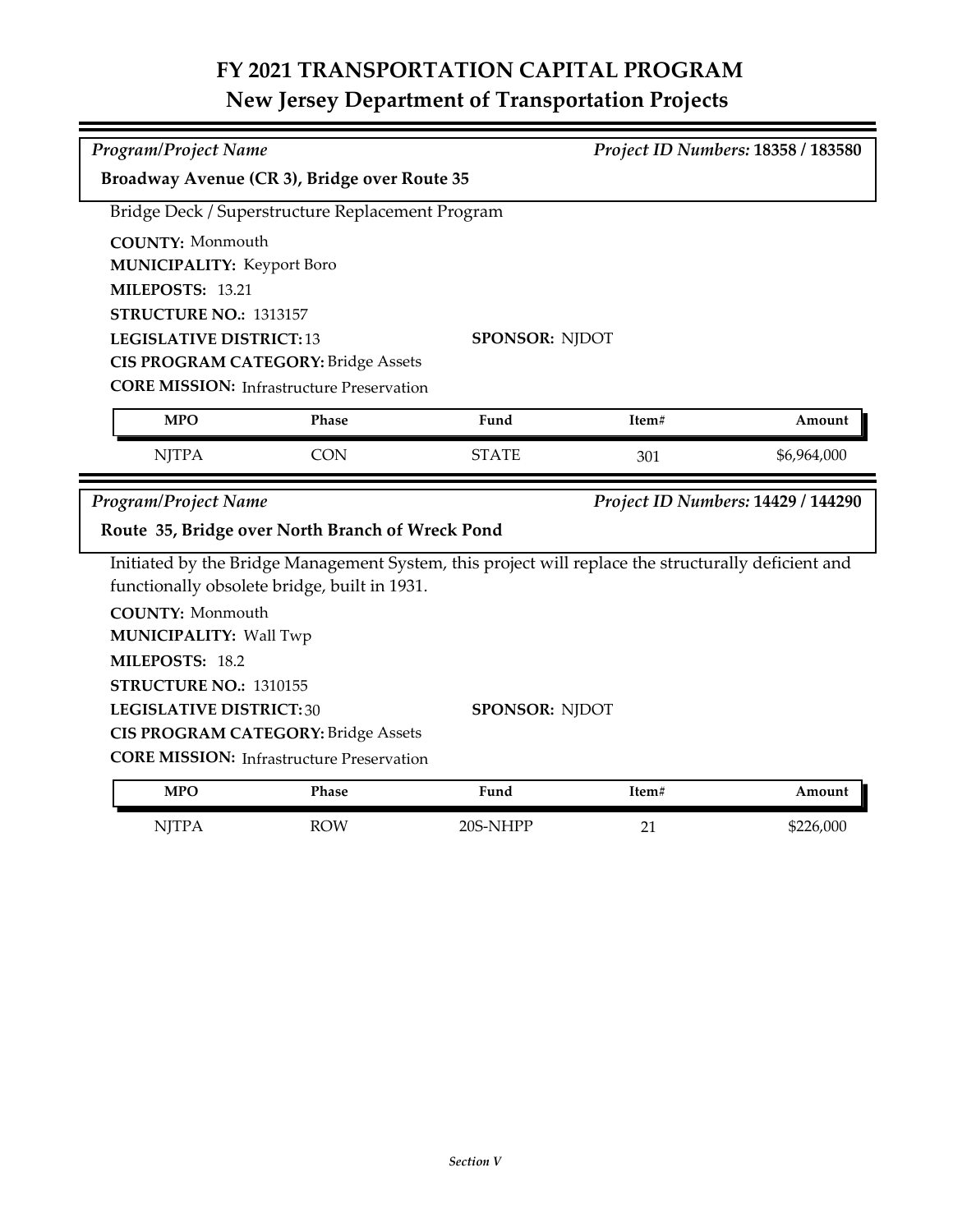## **FY 2021 TRANSPORTATION CAPITAL PROGRAM New Jersey Department of Transportation Projects**

| Program/Project Name<br>Project ID Numbers: 10381 / 103810<br>Route 35, Heards Brook and Woodbridge Creek, Culvert Replacement<br>Initiated by the Bridge Management System, this project will replace the culverts within the project<br>limits. |             |  |  |  |  |  |
|---------------------------------------------------------------------------------------------------------------------------------------------------------------------------------------------------------------------------------------------------|-------------|--|--|--|--|--|
|                                                                                                                                                                                                                                                   |             |  |  |  |  |  |
|                                                                                                                                                                                                                                                   |             |  |  |  |  |  |
|                                                                                                                                                                                                                                                   |             |  |  |  |  |  |
|                                                                                                                                                                                                                                                   |             |  |  |  |  |  |
| <b>COUNTY: Middlesex</b>                                                                                                                                                                                                                          |             |  |  |  |  |  |
| MUNICIPALITY: Woodbridge Twp, Perth Amboy City                                                                                                                                                                                                    |             |  |  |  |  |  |
| MILEPOSTS: 55.24                                                                                                                                                                                                                                  |             |  |  |  |  |  |
| STRUCTURE NO.: 1224150                                                                                                                                                                                                                            |             |  |  |  |  |  |
| <b>LEGISLATIVE DISTRICT: 19</b><br><b>SPONSOR: NJDOT</b>                                                                                                                                                                                          |             |  |  |  |  |  |
| <b>CIS PROGRAM CATEGORY: Bridge Assets</b>                                                                                                                                                                                                        |             |  |  |  |  |  |
| <b>CORE MISSION:</b> Infrastructure Preservation                                                                                                                                                                                                  |             |  |  |  |  |  |
| <b>MPO</b><br>Phase<br>Fund<br>Item#                                                                                                                                                                                                              | Amount      |  |  |  |  |  |
| <b>NJTPA</b><br><b>DES</b><br>20S-NHPP<br>22                                                                                                                                                                                                      | \$1,500,000 |  |  |  |  |  |
| <b>NJTPA</b><br>20S-STATE<br><b>ROW</b><br>284                                                                                                                                                                                                    | \$200,000   |  |  |  |  |  |
|                                                                                                                                                                                                                                                   |             |  |  |  |  |  |
| <b>Program/Project Name</b><br>Project ID Numbers: 15392 / 153920                                                                                                                                                                                 |             |  |  |  |  |  |
| Route 35, Route 9 to Colonia Boulevard                                                                                                                                                                                                            |             |  |  |  |  |  |
| Initiated from the Pavement Management System, this project will resurface within the project                                                                                                                                                     |             |  |  |  |  |  |
| limits.                                                                                                                                                                                                                                           |             |  |  |  |  |  |
| <b>COUNTY: Middlesex, Union</b>                                                                                                                                                                                                                   |             |  |  |  |  |  |
| MUNICIPALITY: Sayreville Boro, Perth Amboy City, Woodbridge Twp, Rahway City                                                                                                                                                                      |             |  |  |  |  |  |
| <b>MILEPOSTS: 50.6-58.07</b>                                                                                                                                                                                                                      |             |  |  |  |  |  |
| <b>STRUCTURE NO.: N/A</b>                                                                                                                                                                                                                         |             |  |  |  |  |  |
| LEGISLATIVE DISTRICT: 19, 22<br><b>SPONSOR: NJDOT</b>                                                                                                                                                                                             |             |  |  |  |  |  |
| <b>CIS PROGRAM CATEGORY: Road Assets</b>                                                                                                                                                                                                          |             |  |  |  |  |  |
| <b>CORE MISSION: Infrastructure Preservation</b>                                                                                                                                                                                                  |             |  |  |  |  |  |
| Fund<br>Item#<br><b>MPO</b><br>Phase                                                                                                                                                                                                              | Amount      |  |  |  |  |  |
| <b>NJTPA</b><br><b>DES</b><br>20S-NHPP<br>23A                                                                                                                                                                                                     | \$3,700,000 |  |  |  |  |  |
| <b>NJTPA</b><br>20S-NHPP<br><b>ROW</b><br>23                                                                                                                                                                                                      | \$400,000   |  |  |  |  |  |
|                                                                                                                                                                                                                                                   |             |  |  |  |  |  |
|                                                                                                                                                                                                                                                   |             |  |  |  |  |  |
|                                                                                                                                                                                                                                                   |             |  |  |  |  |  |
|                                                                                                                                                                                                                                                   |             |  |  |  |  |  |
|                                                                                                                                                                                                                                                   |             |  |  |  |  |  |